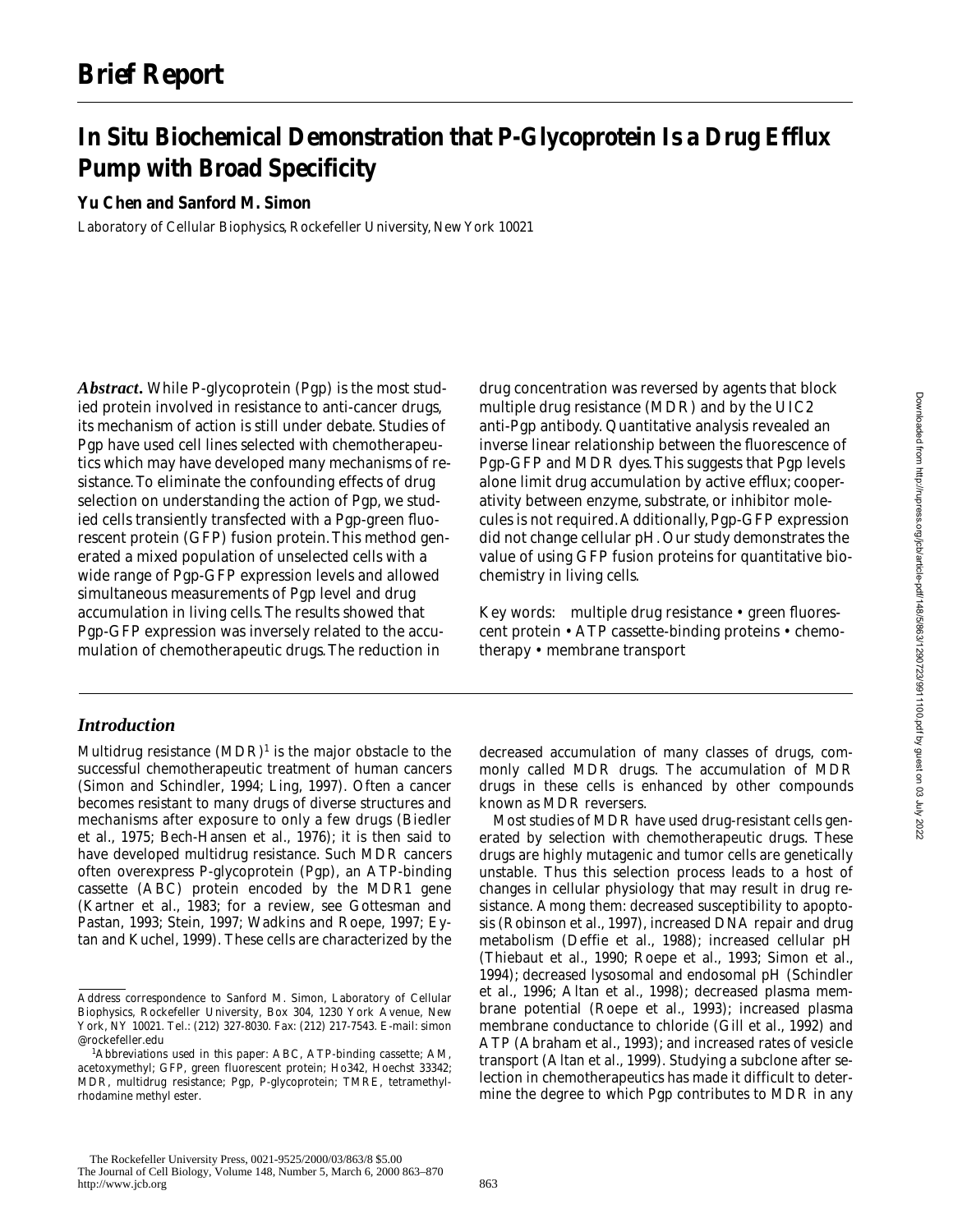particular drug-selected cell line. It has also complicated studying Pgp's underlying mechanism. The most accepted mechanism is that Pgp is an ATP-dependent drug efflux pump. Alternatively, it has been proposed that Pgp raises the cytosolic pH and lowers the plasma membrane potential, thereby decreasing the accumulation of weak bases and positively charged drugs into the cytosol (Hoffman et al., 1996).

To elucidate the mechanism of Pgp, we used a novel technique of in situ biochemistry. We transiently expressed a fusion protein between Pgp and green fluorescent protein (GFP) to produce a mixed population of cells with a broad range of expression levels. Fluorescence was used to quantify simultaneously the expression and the activity of Pgp in individual cells. This eliminates the confounding aspects of drug selection or even clonal expansion. Expression of Pgp in the absence of drug selection was shown to be sufficient to produce drug resistance to a spectrum of unrelated chemotherapeutic drugs. The resulting quantification of the relation between Pgp expression and activity is consistent with the concept of Pgp as an active efflux pump and not consistent with cooperativity between either Pgp, substrate or inhibitor molecules. Finally, our study demonstrates the advantages of using in situ assays for quantitative biochemistry.

# *Materials and Methods*

#### *Cell Culture*

HeLa cells (ATCC CCL-2) were cultured as per ATCC recommendations. MCF-7/ADR cells were cultured as described (Altan et al., 1998).

#### *Construction and Expression of Vector*

All restriction enzymes and T4 DNA ligase were from New England Biolabs.  $pGEM3Zf(-)Xba-MDR1.1$ , a phagemid containing the human *MDR1* cDNA, was purchased from ATCC. To make the PgpGFP fusion vector, site-directed mutagenesis using the UNG-DUT method (Kunkel, 1985) was performed to eliminate the 3' stop codon and introduce a SalI site. The Pgp open reading frame was excised using XbaI on the 5' end and SalI on the 3' end and inserted into pEGFP-N1 (Clontech) cut with the NheI and SalI. PgpCFP was subsequently constructed by replacing the EGFP with ECFP from pECFP (Clontech). Transfections used Fugene 6 reagent (Roche Molecular Biomedical).

#### *Fluorescent Microscopy*

Epifluorescence microscopy was done on an inverted IX-70 microscope (Olympus America). The image was collected using the Orca cooled CCD camera (Hamamatsu Photonics), an IMAQ-1424 digital image acquisition card and in-house software written in LabVIEW (National Instruments). Excitation was provided using a 150 Watt Xenon arc lamp (OptiQuip). Excitation and emission filters were selected using filter wheels (Ludl Electronic Products). All filters were from Chroma. The following excitation and emission filters were used for epi-fluorescent microscopy: CFP:  $\lambda_{\text{ex}} = 400-430$  nm,  $\lambda_{\text{em}} = 460-500$  nm; GFP, BCECF, calcein, SNAFL-1, and SNAFL calcein:  $\lambda_{\rm ex}$  = 480–490 nm,  $\lambda_{\rm em}$  = 500–550 nm; Hoechst 342 and FURA-2:  $\lambda_{\text{ex}} = 340-380$  nm,  $\lambda_{\text{em}} = 430-470$  nm; tetramethylrhodamine methyl ester, SNARF-1, and SNARF calcein:  $\lambda_{ex} = 530-560$  nm,  $\lambda_{em} = 570 - 650$  nm.

Confocal microscopy was done on an upright Axiplan 2 microscope with a LSM 510 confocal attachment (Carl Zeiss). Excitation was provided by an Argon/Krypton laser with lines at 488 and 568 nm and a Helium/Neon laser at 633 nm. The following laser lines and emission filters were used for confocal microscopy: GFP:  $\lambda_{ex} = 488$  nm,  $\lambda_{em} = 500$ –530 nm; Texas Red, Cy3, and TMRE:  $\lambda_{ex} = 568$  nm,  $\lambda_{em} = 580$  nm; LP, Fura Red, and daunorubicin:  $\lambda_{ex} = 488$  nm,  $\lambda_{em} = 580$  nm LP.

#### *Immunofluorescence*

Cells were plated on 18-mm glass coverslips placed in 12-well dishes. For Pgp surface staining, live cells were incubated with 1.22  $\mu$ g/ml 4E3 (DakoA) or 2  $\mu$ g/ml UIC2 (Immunotech), washed, stained with Texas red– conjugated anti–mouse IgG antibody at 1:500 (Sigma), and fixed. For tubulin staining, cells were incubated for 30 min in the presence of indicated concentrations of vincristine (Calbiochem), colchicine (Calbiochem), or nocodazole (Sigma). Cells were then fixed, permeabilized, and labeled with 2  $\mu$ g/ml Cy3-labeled anti- $\beta$ -tubulin antibody, clone TUB 2.1 (Sigma).

#### *Dual Labeling with Drugs and Dyes in Living Cells*

All fluorescent dyes were from Molecular Probes. Daunorubicin was from Calbiochem. Prior to observation, cells were incubated with the indicated drug or dye for the indicated amount of time in Opti-MEM without phenol red and with 10 mM Hepes (Life Technologies) in a 5%  $CO<sub>2</sub>$ , 37°C incubator.

#### *Ratiometric pH Imaging*

SNARF-1 is a ratiometric pH indicator that emits at 640 nm in the basic form and 580 nm in the acidic form. Cells were loaded with 1  $\mu$ M SNARF-1 AM in Opti-MEM for 30 min and resuspended in dye-free Opti-MEM before imaging. Three images were acquired for each field: GFP and SNARF-1 acid:  $\lambda_{ex} = 530-560$  nm,  $\lambda_{em} = 570-590$  nm; and SNARF-1 base:  $\lambda_{\text{ex}} = 530$ –560 nm,  $\lambda_{\text{em}} = 600$ –660 nm. Calibration was done as previously described (Altan et al., 1998).

# *FACS® Analysis*

Cells were dissociated using Cell Stripper (Cellgro), incubated for 30 min in Opti-MEM with 50 nM TMRE and analyzed using FACScan® and CellQuest software (Becton Dickinson). GFP and TMRE fluorescence were acquired using FL1 (515–545 nm) and FL2 (564–606 nm), respectively. To estimate the number of GFP from fluorescence, 6-µm SPHERO yellow calibration particles (PharMingen) were used. The number of GFP molecules per cell was estimated to be  $1.5\times$  the FITC equivalent fluorescence units (Tsien, 1998).

#### *Results*

## *Effect of P-Glycoprotein GFP Fusion Protein Expression on Drug Accumulation*

How much of the decreased accumulation of drugs and fluorescent dyes can be attributed to Pgp expression alone? Our approach was to transiently transfect cells with a fusion of Pgp and green or cyan fluorescent protein. This produced a diverse population of cells, ranging from those that expressed large amounts of Pgp to those that failed to express the protein at all. The activity of Pgp was then quantified in individual cells that had been exposed to the same treatments, but differed substantially in their levels of Pgp. Two assays were used to examine the effects of the Pgp-fluorescent protein on chemotherapeutic drugs. First, we examined the cellular accumulation of structurally divergent MDR fluorescent dyes including those that are constitutively positively charged, weakly basic or uncharged. Second, we measured the cellular activity of microtubule-disrupting chemotherapeutics by their effect on microtubules. Thus the activity of Pgp was quantitatively studied as a function of its levels of expression in individual cells.

To assure that a correctly folded, full-length fusion protein was produced in the transfected cells, we used immunoblotting and immunofluorescence. The PgpGFP fusion protein was detected as an  $\sim$ 200-kD band by either an anti-Pgp antibody (clone F4) or anti-GFP antibody. Wild-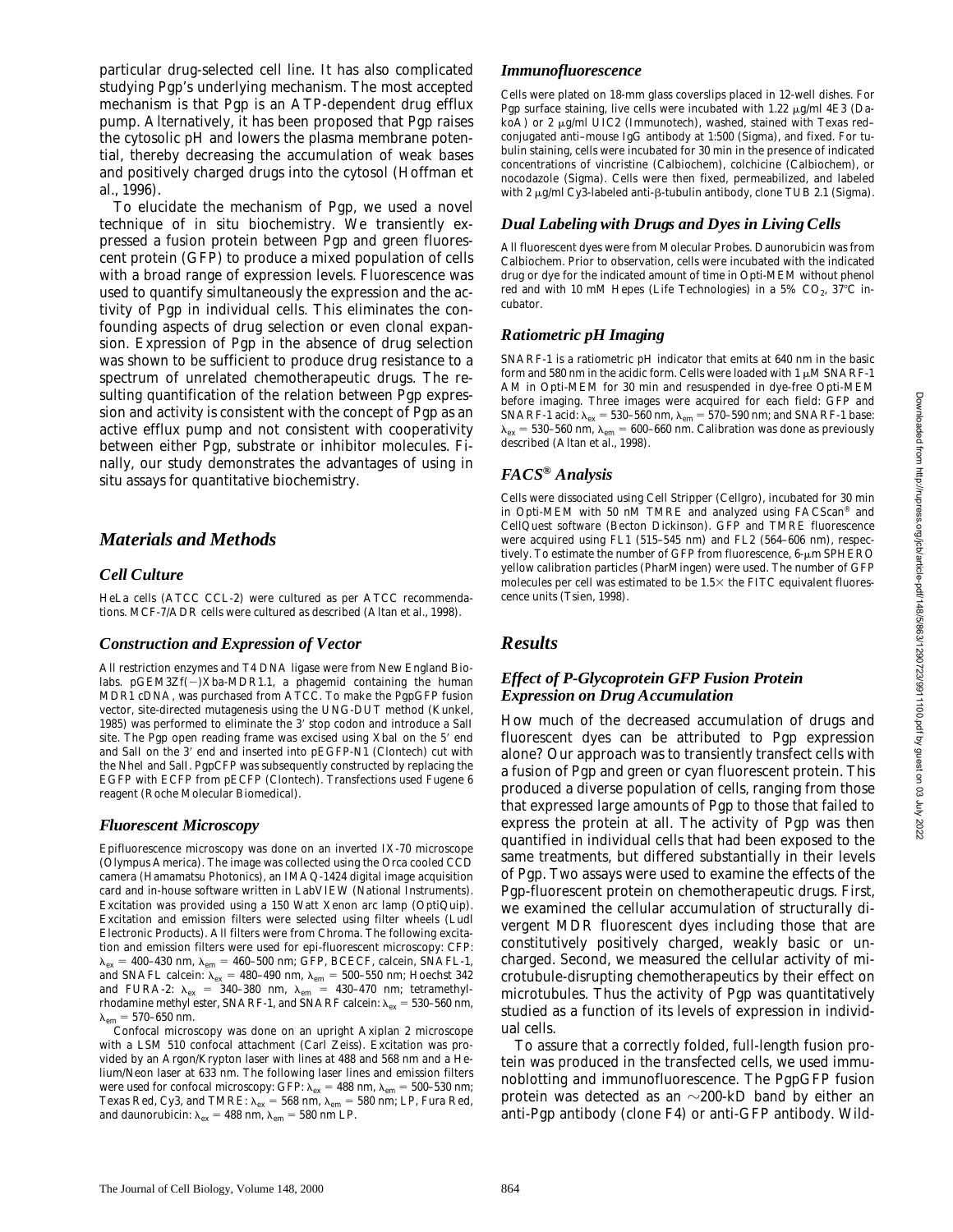type Pgp appeared as an  $\sim$ 170 kD band (data not shown). Immunofluorescence of three epitope-specific anti-Pgp antibodies (clones F4, 4E3, and UIC2) colocalized with GFP fluorescence (data not shown).

### *Weak Base Chemotherapeutic Drugs*

Daunorubicin is a weak base with one protonatable nitrogen at physiological  $pK_a$  (Altan et al., 1998). Cells expressing PgpGFP accumulated dramatically less daunorubicin (Fig. 1 A). Note that in this field, there were three cells that did not express Pgp (left), one that expressed a high level of protein (bottom right), and one that produced a small amount (top right, asterisk). The level of Pgp expression was inversely correlated with daunorubicin accumulation. For example, the daunorubicin fluorescence was .100-fold lower in the cell that expressed a high level of Pgp compared with its Pgp negative neighbor. Similarly, the level of Pgp expression was inversely related to the cellular accumulation of mitoxantrone, a clinically important anthracenedione chemotherapeutic that is also a weak base but that is significantly different in structure from daunorubicin (data not shown). The MDR reversers verapamil (40  $\mu$ M, Fig. 1 A) and cyclosporin A (10  $\mu$ M, data not shown), completely reversed the effect of PgpGFP expression on accumulation of daunorubicin. The UIC2 anti-Pgp antibody, at 10  $\mu$ g/ml, partially reversed the effect of PgpGFP expression (data not shown).

#### *Positively Charged Dyes*

We tested the effects of expressing PgpGFP on two MDR compounds that have constitutive positive charges, the DNA stain Hoechst 33342 (Ho342) and the mitochondrial dye tetramethylrhodamine methyl ester (TMRE). (TMRE is similar to the well known MDR dye rhodamine 123 whose fluorescence overlaps GFP.) In cells expressing PgpGFP the TMRE fluorescence was virtually undetectable and the Ho342 fluorescence was threefold lower (Fig. 1 B), consistent with previous reports on the specificity of Pgp (Lizard et al., 1995b). The accumulation of both Ho324 and TMRE in the cells expressing PgpGFP was increased by the MDR-reversers verapamil (40  $\mu$ M) and cyclosporin A (10  $\mu$ M; data not shown). Staining with both TMRE and Ho342 serves as a good control for cell fitness. In unhealthy cells, the loss of mitochondrial membrane potential limits accumulation of TMRE while the degradation of the membrane permits large amounts of Ho342 to enter (Sun et al., 1992; Lizard et al., 1995a).

#### *Acetoxymethyl Esters*

The effects of PgpGFP expression was tested on a number of uncharged acetoxymethyl (AM) esters implicated as MDR substrates. AM esters of many hydrophilic indicator dyes are used to facilitate cellular loading (Homolya et al., 1993). Within the cell, esterases cleave AM groups, trapping the dye inside the cell. Expression of PgpCFP or PgpGFP substantially reduced the cellular accumulation of several AM esters such as Fura Red (Fig. 1 C). Adding verapamil (40 mM) increased Fura Red accumulation in PgpGFP-expressing cells (data not shown). The effects of PgpGFP on reducing the accumulation of BCECF, calcein, and Fura-2 (Table I) correlate with the ability of each AM ester dye to stimulate the ATPase activity of Pgp (Homolya et al., 1993).

#### *Microtubule-disrupting Drugs*

We used a functional assay to quantify the effect of PgpGFP expression on the cytosolic activity of chemotherapeutics. Certain chemotherapeutics, such as colchicine, vincristine and nocodazole, depolymerize microtubules. The state of a cell's microtubules after being treated with these drugs is a measurement of the cellular concentration of the drug. Thus, we examined the microtubules using immunofluorescence against  $\beta$ -tubulin after drug treatment.

Cells expressing PgpGFP maintained microtubules in 80 nM vincristine while nonexpressing cells in the same field did not (Fig. 2 B). Cells expressing high levels of PgpGFP had intact microtubules even in  $2 \mu M$  vincristine (Fig. 2 A). Thus, expression of PgpGFP correlates with a .25-fold decrease in vincristine accumulation. Expression of PgpGFP also decreased the sensitivity of cells to colchicine, but had no effect on sensitivity to nocodazole (Table II).

#### *Expression Activity Profile of PgpGFP*

Various mechanisms have been proposed to account for the effects of Pgp on drug accumulation in the cell (Wadkins and Roepe, 1997; Stein, 1997; Eytan and Kuchel, 1999). Each has a different characteristic dependence of drug accumulation on Pgp expression level. We used FACS® to quantify PgpGFP expression and TMRE accumulation over a wide dynamic range. Approximately 50% of HeLa cells expressed PgpGFP and the expression level varied  $>$  100-fold (Fig. 3 A). In cells expressing the highest level of PgpGFP, the average TMRE accumulation was 100-fold less than in nonexpressing cells. A dot plot of TMRE fluorescence versus GFP fluorescence shows an inverse linear relationship on a logarithmic scale with a slope close to  $-1$ , and a linear fit of slope  $-1$  is shown as the solid line (Fig. 3 B). Hence, it appears that expression of PgpGFP has an inverse linear relationship to TMRE accumulation. This relationship is consistent only with a model in which Pgp mediates active efflux itself, without cooperativity between either enzyme or substrate (see below).

For an idealized cell with a plasma membrane efflux pump, where a single substrates interacts with a single enzyme, the steady-state ratio of cellular drug concentration  $(D_{in})$  to external concentration  $(D_{out})$  follows the following equation:  $D_{in}/D_{out} \approx 1/(1 + X)$ , where  $X = N \cdot C/(K_m \cdot$ *P* · *S)* (see Appendix). Here, *N* is the number of pumps, *C*

*Table I. The Effect of PgpGFP or PgpCFP Expression on Accumulation of AM Esters*

| Dye                     | Effects on fluorescence |
|-------------------------|-------------------------|
| <b>BCECF AM (CFP)</b>   | $3-10$ -fold            |
| Calcein AM (CFP)        | $>10$ -fold             |
| Fura-2 AM (GFP)         | $>10$ -fold             |
| Fura Red AM (GFP)       | $>10$ -fold             |
| SNAFL-1 diacetate (CFP) | $>10$ -fold             |
| SNAFL calcein AM (CFP)  | $>10$ -fold             |
| SNARF-1 AM (GFP)        | $>10$ -fold             |
| SNARF calcein AM (GFP)  | $>3$ -fold              |
|                         |                         |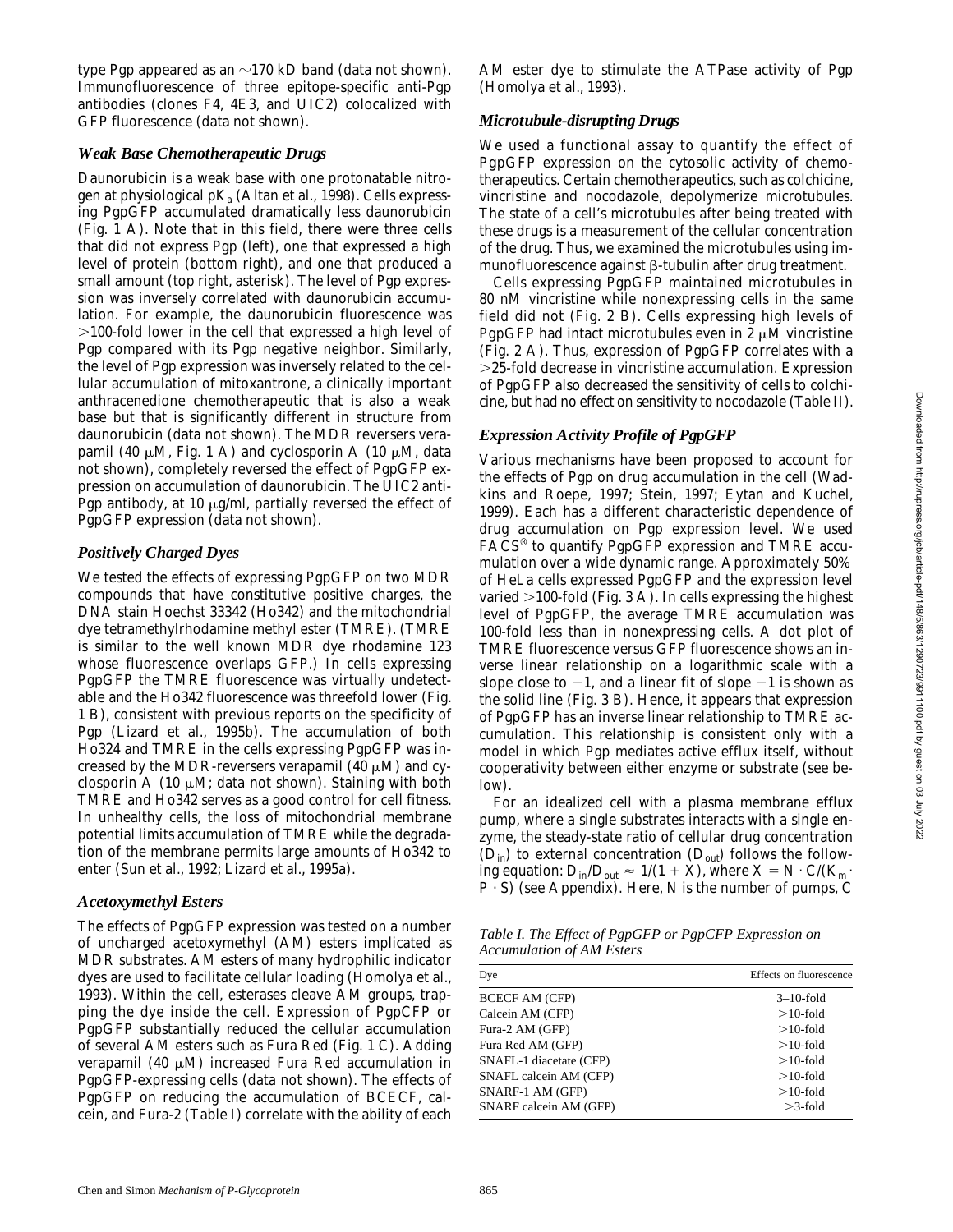

*Figure 1.* Effect of PgpGFP expression on the accumulation of fluorescent dyes. (A) PgpGFP-transfected HeLa cells were incubated for 30 min with 1  $\mu$ M daunorubicin without (top) or with (bottom) 40  $\mu$ g/ml verapamil. GFP and daunorubicin fluorescence were imaged using a confocal microscope. The fluorescence profile along the line drawn in the merge image was quantified (right). (B) Cells were incubated for 30 min with 200 nM TMRE and 200 nM Ho342, and the fluorescence images of GFP, TMRE, and Ho342 were acquired using an epifluorescence microscope. (C) Cells were incubated for 30 min with 5  $\mu$ M Fura Red AM and GFP and Fura Red fluorescence were imaged on a confocal microscope. Bars, 20  $\mu$ m.

is the catalytic constant, *P* is the drug permeability and *S* is the plasma membrane surface area. When  $X$  is  $\leq 1$ , the cellular drug concentration approaches the external drug concentration and increasing *X* has little effect. When *X* is  $>1$ , the ratio approaches  $1/X$ , an inversely linear relationship. We modeled this equation using the following approximate constants:  $P = 10^{-5}$  cm/s,  $S = 5,000$   $\mu$ m<sup>2</sup>,  $K_m = 10$ 

 $\mu$ M. Fig. 3 H shows a plot  $D_{in}/D_{out}$  as a function of the number of pump molecules per cell. The five plots, from left to right, assume catalytic constants of 10, 1, 0.1, 0.01, and 0.001 drug molecules pumped per Pgp per second.

The model predicts that an inhibitor should shift the TMRE accumulation to PgpGFP relationship to the right, analogous to decreasing the catalytic constant in Fig. 3 H.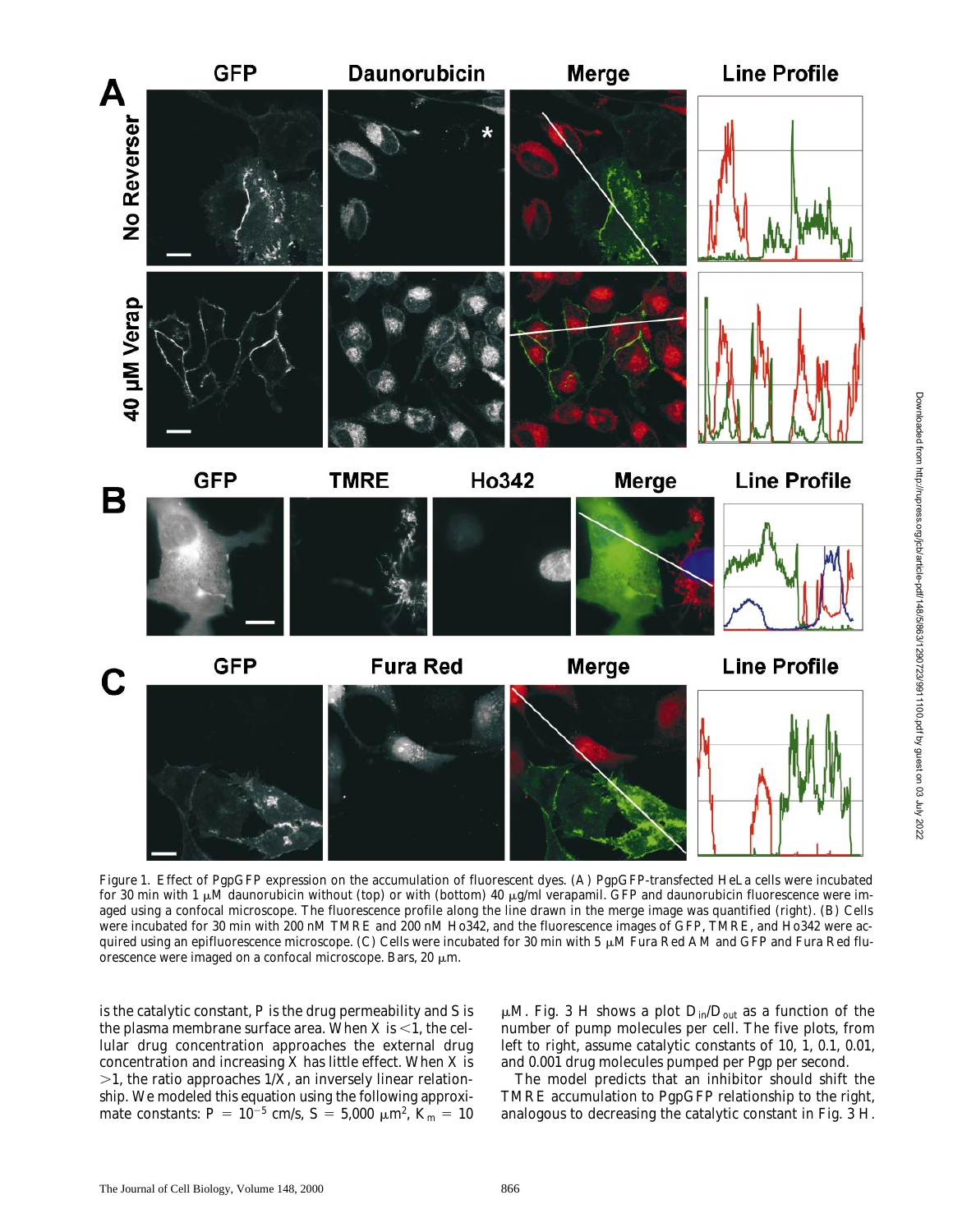

*Figure 2.* Effect of PgpGFP expression on vincristine-mediated microtubule depolymerization. PgpGFP-transfected HeLa cells were incubated with 2  $\mu$ M or 80 nM vincristine for 30 min and stained with a Cy3-conjugated anti- $\beta$ -tubulin antibody. Arrows indicate PgpGFP expressing cells and arrowheads indicate nonexpressing cells. Bars, 20  $\mu$ m.

This was tested by coincubating cells with TMRE and 3.13, 6.25, 12.5, 25, or 50  $\mu$ M verapamil (Figs. 3, C–G, respectively). The solid lines on these figures is the fit from Fig. 3 B as a reference. Indeed, as the concentration of verapamil increased, the curve shifted right. To quantify the effect of verapamil, we estimated the average TMRE fluorescence of cells showing GFP fluorescence of  $10^3$  at different verapamil concentrations using the dash lines in Figs. 3, B–G. The plot of TMRE fluorescence versus verapamil concentration shows an approximate linear relationship (Fig. 3 I), as expected from a specific inhibitor and lack of cooperativity between inhibitor molecules (see Appendix). Our data estimate the  $K_i$  of verapamil to be 3  $\mu$ M, in full agreement with published data (Lan et al., 1996). Thus, the FACS® data shows that Pgp mediates active drug efflux, and that verapamil is a specific inhibitor.

| Table II. The Effect of High Level PgpGFP Expression on |
|---------------------------------------------------------|
| Drug-mediated Microtubule Depolymerization              |

| Drug        | Fold resistance   |
|-------------|-------------------|
| Colchicine  | $5-25$ -fold      |
| Nocodazole  | None              |
| Vincristine | $25 - 125 - 6$ dd |

## *Effect of PgpGFP Expression on Cellular pH*

MDR cells have been shown to have higher cytosolic pH (Keizer and Joenje, 1989; Simon et al., 1994). Since such higher pH results in decreased concentration of weak base drugs this could be the consequence of selection in chemotherapeutics rather than a specific effect of expressing Pgp. However, stable transfection of Pgp has been reported to raise cytosolic pH (Thiebaut et al., 1990) even without chemotherapeutic drug selection (Hoffman et al., 1996).

We examined the effect of PgpGFP expression on cytosolic pH using SNARF-1. Fig. 4, A–F, show calibration at three different pH. As expected, the ratio increased with increasing pH in an exponential manner. PgpGFP expression did not affect the ratio of the calibration images. Measurement of cellular pH of cells in medium showed that both PgpGFP expressing and nonexpressing cells had a cytosolic pH of  $\sim$ 7.2 (Fig. 4, G and H). Thus, Pgp expression has no effect on cellular pH.

# *Discussion*

The goal of our study was to determine if Pgp expression in the absence of any selection was sufficient to produce multidrug resistance and, if so, to understand the mechanism of Pgp. To this end, we devised a technique that al-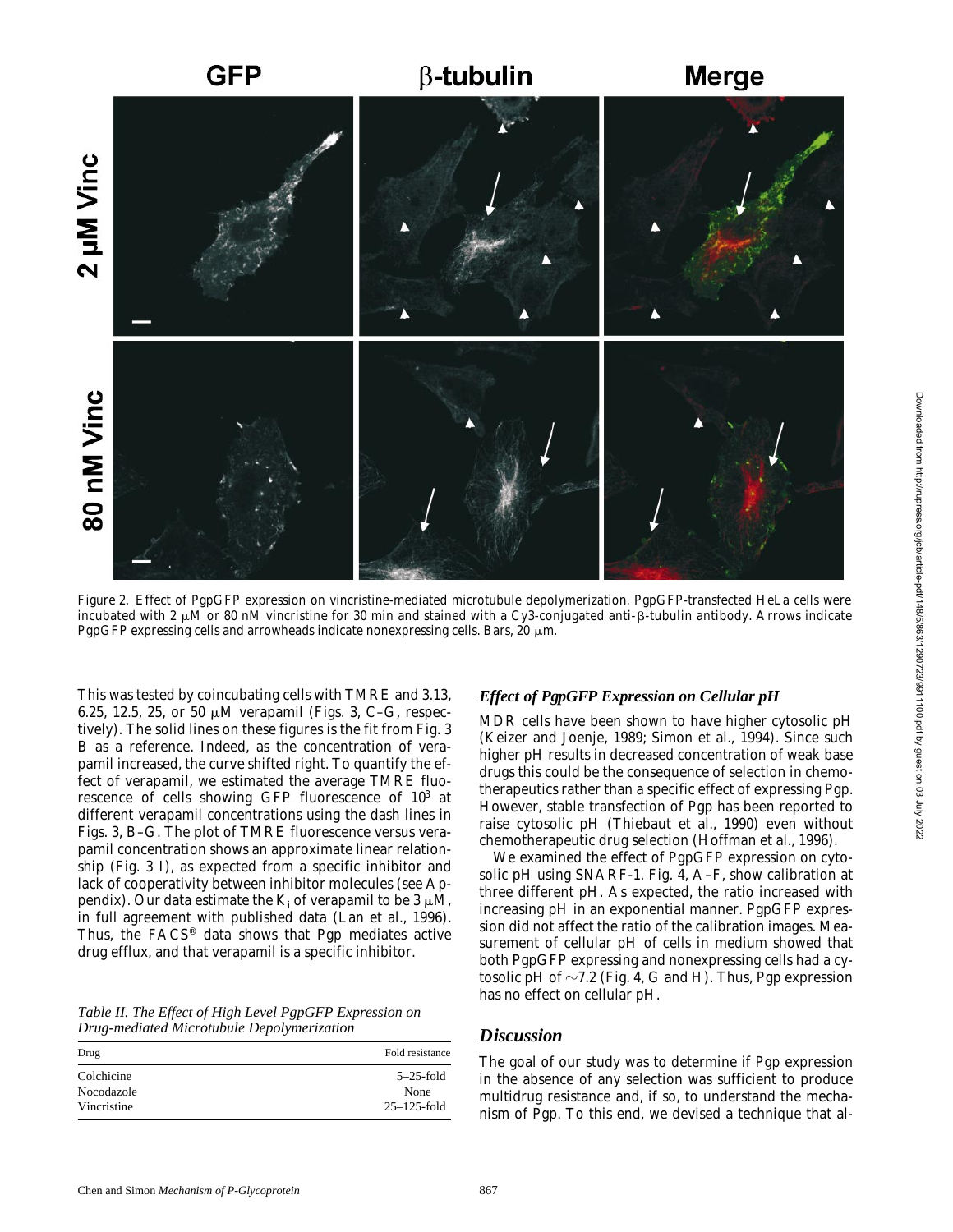

*Figure 3.* FACS® analysis of TMRE accumulation as a function of PgpGFP expression. (A) Histogram of GFP fluorescence of HeLa cells transfected with PgpGFP. Approximately 50% of the cells were nonexpressing showing a single peak of  ${\sim}5\,\times\,10^{\rm 0}$  units. Transfected cells showed a  $>100$ -fold range of GFP fluorescence. (B) Dot plot of transfected cells incubated for 30 min with 50 nM TMRE. The solid diagonal line of slope  $-1$  was fit to the data. To estimate the average TMRE fluorescence exhibited by cells with GFP fluorescence of 10<sup>3</sup> units, a dashed line was drawn from the center of cell density at  $10^3$  down and across to the x and y axes. At all levels of PgpGFP expression, there were some cells that showed TMRE fluorescence of 10<sup>2</sup> on the y-axis (marked as a horizontal oval). Coincubation with propidium iodide selectively increased the fluorescence of these cells, indicating that they were most likely dead (data not shown). (C–G) Dot plot of cells coincubated with the indicated verapamil concentration. The solid diagonal line was repro-

duced from B for reference. The average TMRE fluorescence exhibited by cells with GFP fluorescence of 10 $^3$  units was estimated as in B. (H) The ratio of drug in/drug out was modeled is described in text. Plots of *Din/Dout* as a function of number of Pgp per cell are shown for five different catalytic constants of 10, 1, 0.1, 0.01, and 0.001 drug molecules per pump per second. (I) Plot of average TMRE fluorescence of cells exhibiting GFP fluorescence of 10<sup>3</sup> as a function of verapamil concentration from the dash lines drawn in B–G. Open circle indicates no verapamil control (not 1  $\mu$ m).

lowed the levels of Pgp expression to be directly compared with cellular accumulation of chemotherapeutics. We designed a novel method that took advantage of GFP, a protein that has revolutionized cell biology by permitting the study of localization and movement of proteins in living cells. We extended the range of application of GFP to the study of biochemical processes in living cells. Traditionally, enzymes are studied in vitro, away from their natural cellular environment. Enzyme analysis in living cells is hampered by two constraints. First, intracellular enzyme concentration usually varies within a narrow range, and second, enzyme concentration and intracellular localization cannot be easily measured. The use of transient transfection addresses the first problem since it generates a large range of expression levels. Using GFP fusion proteins addresses the second problem. A previous approach to in vivo enzyme analysis also employed transient transfection of the enzyme. In that study, enzyme activity was detected with a fluorescent substrate. The amount of enzyme was measured by subsequent immunoquantification (Morita et al., 1995). Using a GFP fusion protein allowed us to measure simultaneously the quantity, localization and kinetic activity of an enzyme in living cells.

Expression of PgpGFP resulted in dramatically decreased accumulation of many diverse compounds, including the noncharged AM-esters, the weak base drug daunorubicin, and the constitutively charged dyes TMRE and Ho342. Decreased accumulation was also inferred from the decreased sensitivities to microtubule depolymerizing drugs vincristine and colchicine. This effect of PgpGFP expression was inhibited by an antibody against Pgp and MDR reversers.

FACS® analysis showed that PgpGFP expression and TMRE accumulation had an inverse linear relationship, implying that PgpGFP mediates active efflux. Furthermore, this data implies that the TMRE extrusion is a bimolecular reaction: a single molecule of TMRE is pumped at a time and a single Pgp unit (monomer or stable multimer) is the catalytic unit. FACS® analysis further showed that the concentration of verapamil and level of TMRE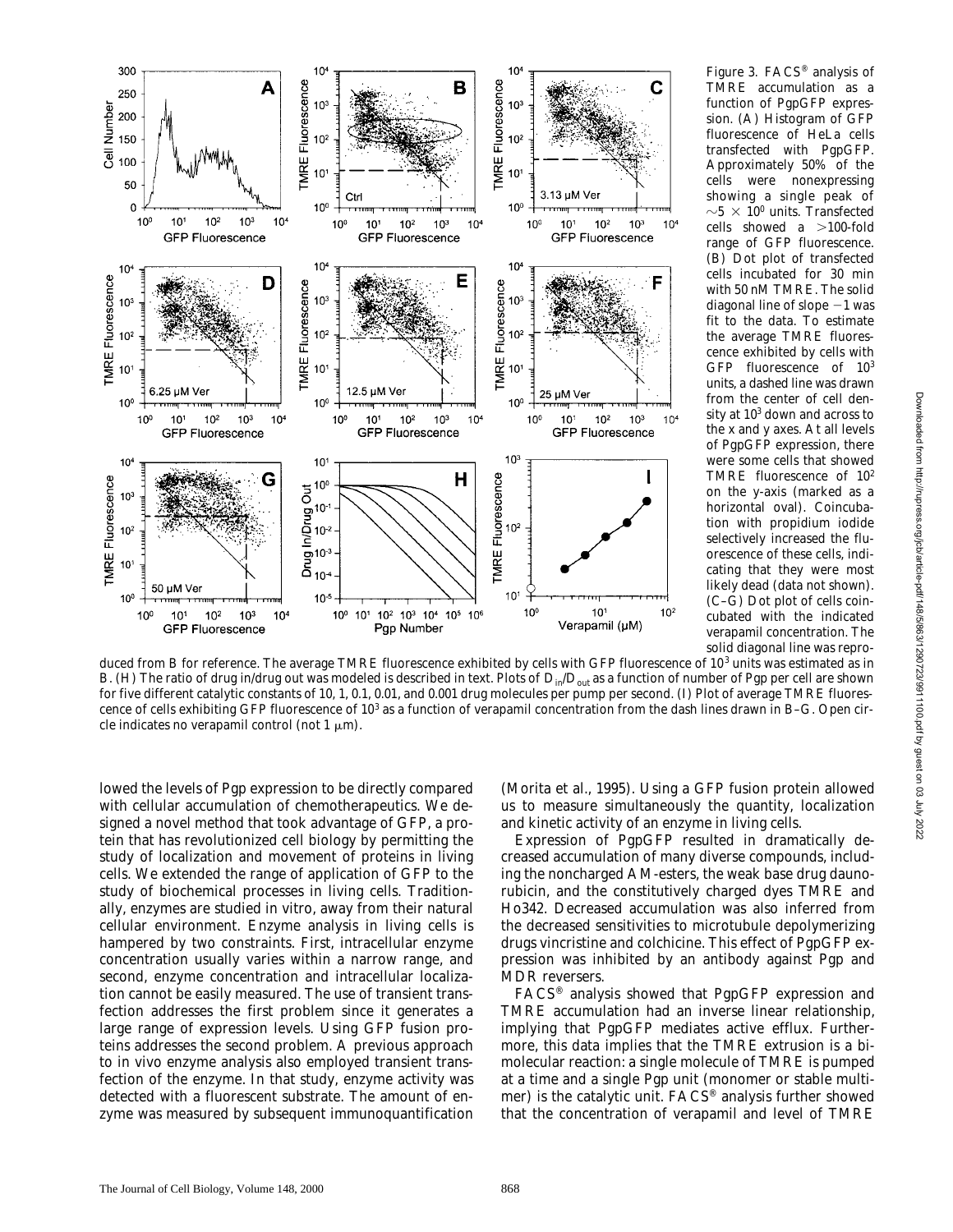

*Figure 4.* Effect of PgpGFP expression on cellular pH. PgpGFPtransfected HeLa cells were loaded with SNARF-1 by a 30-min incubation with 1  $\mu$ M SNARF-1 AM. (A–F) SNARF-1 was calibrated by measuring the fluorescence cells incubated in calibration solution at pH 6.75, 7.25, and 7.75 (shown), and 7.0, 7.5, and 8.0 (not shown). The GFP image identifies PgpGFP expressing cells (left). The ratio of the SNARF-1 base/acid fluorescence are shown as a pseudocolor intensity image (right). The scale on the right of the lookup color bar represents the average SNARF-1 ratio calibrated at the indicated pH values. (G–H) The GFP and SNARF-1 fluorescent ratio images of cells in media. Bar, 20  $\mu$ M.

accumulation in PgpGFP expressing cells were linearly related, suggesting that verapamil is an inhibitor and that there is no interaction between pairs of verapamil molecules.

Tumor cells are known to be genetically unstable and that exposure to mutagenic compounds invariably results in many mechanisms of drug resistance. Which combinations of these mechanisms are clinically relevant has yet to be established. The use of GFP fusions permits the study of any one individual protein independently from other drug resistance phenomena.

#### *Appendix*

We use the pump/leak model (Stein, 1997; Eytan and Kuchel, 1999). The drug influx rate is the leak in and the drug efflux rate is the leak out plus the pump rate out:

$$
Influx = P \cdot S \cdot D_{out} \text{ and}
$$
  
Efflux = P \cdot S \cdot D\_{in} + N \cdot C \cdot D\_{in}/(D\_{in} + K\_m),

where the constants are defined in the text. To further simplify our analysis, we assume that *Din* is small compared with  $K_{\text{m}}$ , which is safe since we used a TMRE concentra-

tion of 50 nM. The pump rate then approximates  $N \cdot C \cdot$  $D_{in}/K_{in}$ . The equilibrium concentration must satisfy the equation  $Influx = Efflux$ , giving

$$
D_{in}/D_{out} \approx 1/(1+X); X = N \cdot C/(K_m \cdot P \cdot S).
$$

A noncompetitive inhibitor decreases the apparent *C* according to the following formula:

$$
C_{app}/C = (K_i/K_i + I),
$$

where *I* is the inhibitor concentration. Thus, the apparent *C* is halved when  $I = K_i$ . When  $I \gg K_i$ ,  $C_{app}$  approaches an inverse linear relationship with *I*. For a competitive inhibitor, the apparent  $K_m$  is increased such that

$$
K_m/K_{mapp} = K_i/K_i + I,
$$

and the same analysis shows that when  $I = K_i$ ,  $K_{mapp}$  is doubled and  $K_{mapp}$  is linearly related to *I* when  $I>>\bar{K_i}$ 

We thank Jamie M. Hahn for technical assistance; Michele Genova and Frank V. Isdell for help with FACS®; and Marina M. Lee, Mark Goulian, Judith A. Hirsch, and Matthew L. Albert for useful suggestions.

Y. Chen was supported by National Institutes of Health MSTP GM07739. S.M. Simon would like to thank the Keck Foundation and the Wolfensohn Foundation. The work was supported by American Cancer Society grant RPG-98-177-01-CDD and National Institutes of Health grant R01CA81257 (S.M. Simon).

Submitted: 23 November 1999 Revised: 18 January 2000 Accepted: 27 January 2000

#### *References*

- Abraham, E.H., A.G. Prat, L. Gerweck, T. Seneveratne, R.J. Arceci, R. Kramer, and G. Guidotti. 1993. The multidrug resistance (*mdr1*) gene product functions as an ATP channel. *Proc. Natl. Acad. Sci. USA.* 90:312–316.
- Altan, N., Y. Chen, M. Schindler, and S.M. Simon. 1998. Defective acidification in human breast tumor cells and implications for chemotherapy. *J. Exp. Med.* 187:1583–1598.
- Altan, N., Y. Chen, M. Schindler, and S.M. Simon. 1999. Tamoxifen inhibits acidification in cells independent of the estrogen receptor. *Proc. Natl. Acad. Sci. USA.* 96:4432–4437.
- Bech-Hansen, N.T., J.E. Till, and V. Ling. 1976. Pleiotropic phenotype of colchicine-resistant CHO cells: cross-resistance and collateral sensitivity. *J. Cell. Physiol.* 88:23–31.
- Biedler, J.L., H. Riehm, R.H. Peterson, and B.A. Spengler. 1975. Membranemediated drug resistance and phenotypic reversion to normal growth behavior of Chinese hamster cells. *J. Natl. Canc. Inst.* 55:671–680.
- Deffie, A.M., T. Alam, C. Seneviratne, S.W. Beenken, J.K. Batra, T.C. Shea, W.D. Henner, and G.J. Goldenberg. 1988. Multifactorial resistance to adriamycin: relationship of DNA repair, glutathione transferase activity, drug efflux, and P-glycoprotein in cloned cell lines of adriamycin-sensitive and -resistant P388 leukemia. *Cancer Res.* 48:3595–3602.
- Eytan, G.D., and P.W. Kuchel. 1999. Mechanism of action of P-glycoprotein in relation to passive membrane permeation. *Int. Rev. Cytol.* 190:175–250.
- Gill, D.R., S.C. Hyde, C.F. Higgins, M.A. Valverde, G.M. Mintenig, and F.V. Sepúlveda. 1992. Separation of drug transport and chloride channel functions of the human multidrug resistance P-glycoprotein. *Cell.* 71:23–32.
- Gottesman, M.M., and I. Pastan. 1993. Biochemistry of multidrug resistance mediated by the multidrug transporter. *Annu. Rev. Biochem.* 62:385–427.
- Hoffman, M.M., L.Y. Wei, and P.D. Roepe. 1996. Are altered pHi and membrane potential in hu MDR 1 transfectants sufficient to cause MDR proteinmediated multidrug resistance? *J. Gen. Physiol.* 108:295–313.
- Homolya, L., Z. Holló, U.A. Germann, I. Pastan, M.M. Gottesman, and B. Sarkadi. 1993. Fluorescent cellular indicators are extruded by the multidrug resistance protein. *J. Biol. Chem.* 268:21493–21496.
- Kartner, N., J.R. Riordan, and V. Ling. 1983. Cell surface P-glycoprotein associated with multidrug resistance in mammalian cell lines. *Science.* 221:1285– 1288.
- Keizer, H.G., and H. Joenje. 1989. Increased cytosolic pH in multidrug-resistant human lung tumor cells: effect of verapamil. *J. Natl. Cancer Inst.* 81:706–709.
- Kunkel, T.A. 1985. Rapid and efficient site-specific mutagenesis without phenotypic selection. *Proc. Natl. Acad. Sci. USA.* 82:488–492.
- Lan, L.B., S. Ayesh, E. Lyubimov, I. Pashinsky, and W.D. Stein. 1996. Kinetic parameters for reversal of the multidrug pump as measured for drug accu-